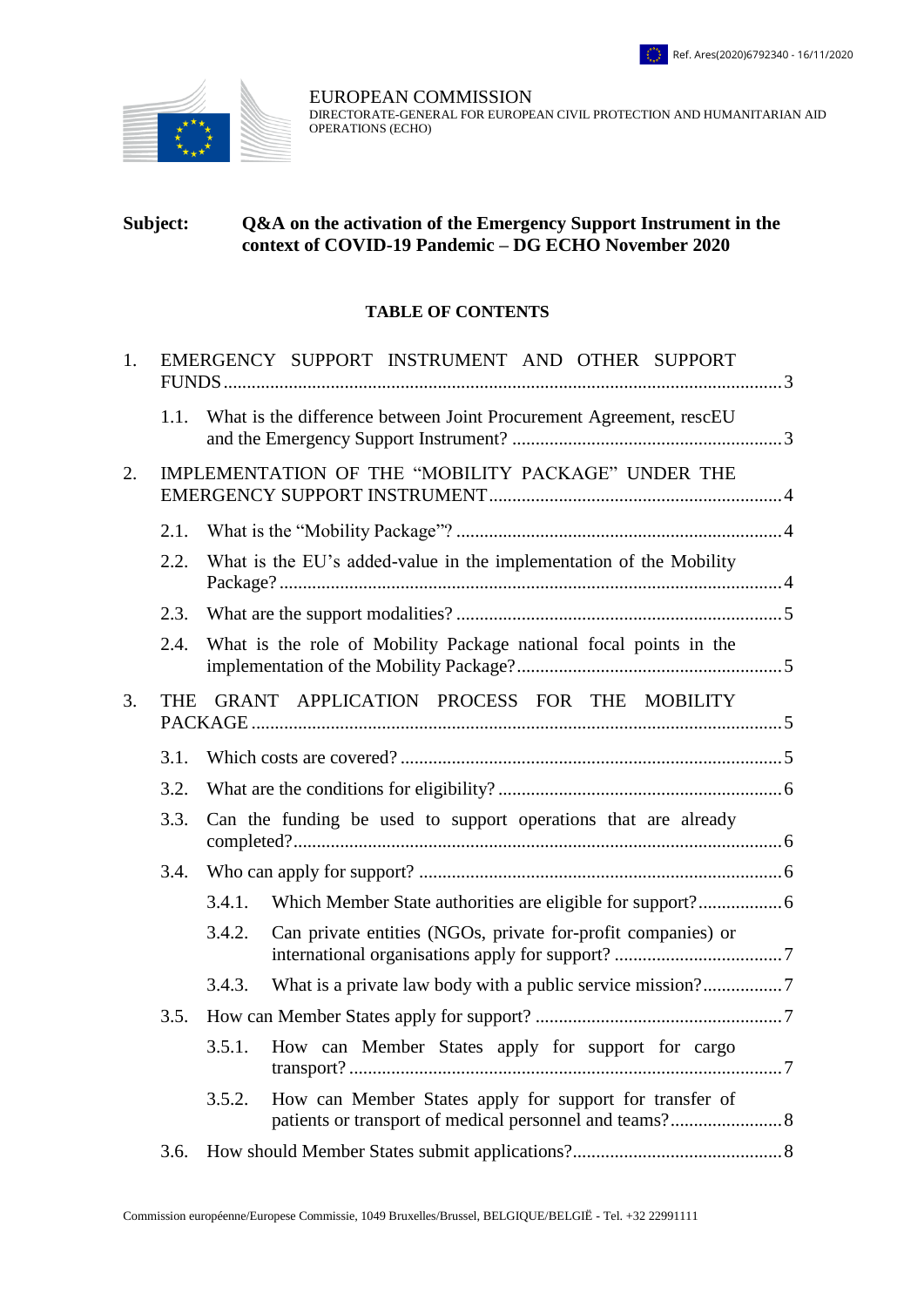|    | 3.7. |                                                                      |                                                                                                                                                           |  |
|----|------|----------------------------------------------------------------------|-----------------------------------------------------------------------------------------------------------------------------------------------------------|--|
|    | 3.8. |                                                                      |                                                                                                                                                           |  |
|    | 3.9. |                                                                      |                                                                                                                                                           |  |
|    |      |                                                                      |                                                                                                                                                           |  |
|    |      |                                                                      | 3.11. If an applicant is submitting multiple applications, do they only need<br>to submit the financial identification, legal entity form and declaration |  |
|    |      |                                                                      | 3.12. If a project has received funding from another EU instrument, can the                                                                               |  |
|    |      |                                                                      |                                                                                                                                                           |  |
|    |      |                                                                      | 3.14. What is the implementation period under the three strands?  10                                                                                      |  |
|    |      |                                                                      | 3.15. Is there a template to explain whether the action relates to the public                                                                             |  |
|    |      |                                                                      | 3.16. Can I apply for ESI Mobility Package support to transport items                                                                                     |  |
|    |      | items?                                                               | 3.17. What if agreements signed with subcontractors do not distinguish<br>between the costs of transportation and the costs of purchase of the            |  |
|    |      |                                                                      | 3.18. What are the visibility obligations for operations that are already                                                                                 |  |
|    |      |                                                                      | 3.19. What is the timetable regarding the applications for cargo transport? 12                                                                            |  |
|    |      |                                                                      | 3.20. Which documents are required to be sent by private law bodies with a<br>public service mission to demonstrate sufficient financial capacity?  12    |  |
| 4. |      |                                                                      | THE PROCESS FOR THE GRANT AGREEMENT AND FINAL REPORT  13                                                                                                  |  |
|    | 4.1. | What information is required by the Commission for projects that are |                                                                                                                                                           |  |
|    | 4.2. |                                                                      | What is the deadline for the signature of the Grant Agreement?  13                                                                                        |  |
|    |      | 4.2.1.                                                               | Should the grant agreement be received in hard copy or could                                                                                              |  |
|    |      | 4.2.2                                                                | Should the Grant Agreement and its associated documents be                                                                                                |  |
|    | 4.3. |                                                                      | What is the deadline for receiving the Final Report including the                                                                                         |  |
|    | 4.4. |                                                                      | Should the Final Report be submitted via courier or via email?  14                                                                                        |  |
|    | 4.5. |                                                                      | What information should be provided in the Final Report? 14                                                                                               |  |
|    |      | 4.5.1.                                                               | Should the final report consist of information regarding the                                                                                              |  |
|    |      | 4.5.2                                                                | If Applicants have already submitted the Certificate on the<br>Financial Statement prior to completing the project, are they                              |  |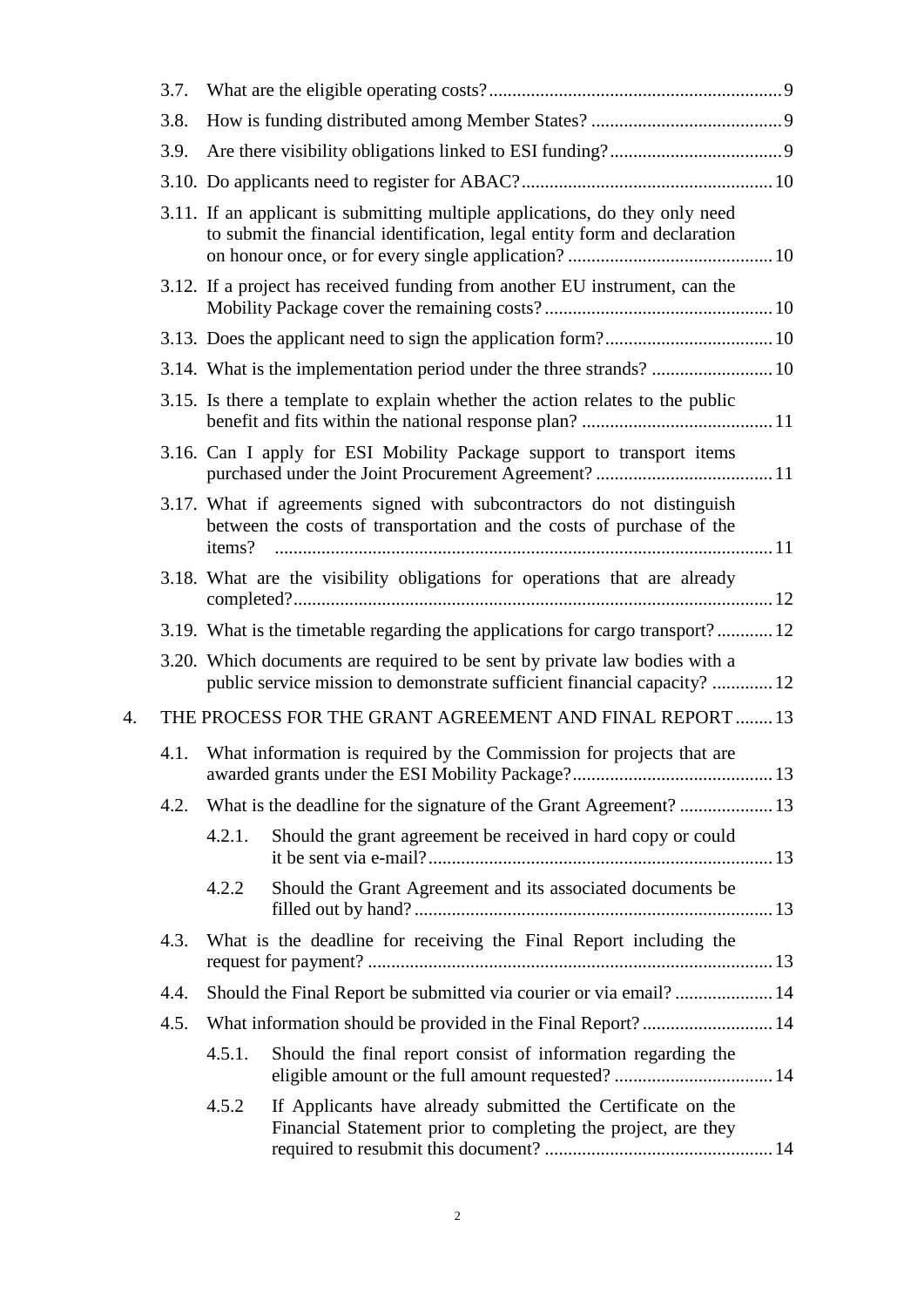|     | 4.5.3 | In the Technical Implementation Report, which details are                 |  |
|-----|-------|---------------------------------------------------------------------------|--|
|     | 4.5.4 | Concerning the Certificate on the Financial Statement, which              |  |
|     | 4.5.5 | Does the Final Report need to be channelled through the ESI               |  |
|     | 4.5.6 |                                                                           |  |
|     | 4.5.7 |                                                                           |  |
|     | 4.5.8 |                                                                           |  |
|     | 4.5.9 | What is the implementation period and are personnel time                  |  |
| 4.6 |       | Does the national focal point distribute funds to applicants, or will the |  |

The present set of Q&As is shared for information purposes only.

### <span id="page-2-0"></span>**1. EMERGENCY SUPPORT INSTRUMENT AND OTHER SUPPORT FUNDS**

# <span id="page-2-1"></span>**1.1. What is the difference between Joint Procurement Agreement, rescEU and the Emergency Support Instrument?**

The Emergency Support Instrument is a different instrument than the Joint Procurement Agreement and rescEU; it aims to complement them. The main differences between the three instruments in the context of COVID-19 are:

|               | <b>Joint Procurement</b><br><b>Agreement</b>                                                                                                                                                                                                                     | rescEU medical stockpile                                                                                                                                                                                                                                                                                                                   | <b>Emergency Support</b><br><b>Instrument</b>                                                                                                                                                                                                                                                                                                                                                |
|---------------|------------------------------------------------------------------------------------------------------------------------------------------------------------------------------------------------------------------------------------------------------------------|--------------------------------------------------------------------------------------------------------------------------------------------------------------------------------------------------------------------------------------------------------------------------------------------------------------------------------------------|----------------------------------------------------------------------------------------------------------------------------------------------------------------------------------------------------------------------------------------------------------------------------------------------------------------------------------------------------------------------------------------------|
| What is it?   | Commission launched<br>The<br>four different calls for tender<br>for medical equipment and<br>supplies:<br>1) gloves and coveralls;<br>2) personal protective<br>equipment for eye and<br>respiratory protection;<br>3) ventilators;<br>4) laboratory equipment. | Under<br>rescEU.<br>the<br>Commission is elaborating a<br>European<br>stockpiling<br>of<br>medical<br>countermeasures<br>aimed at combatting serious<br>cross-border threats to health.<br>It will include: vaccines or<br>therapeutics, intensive care<br>medical equipment, personal<br>protective<br>equipment,<br>laboratory supplies. | The<br>Support<br>Emergency<br>Instrument is a flexible and broad<br>financial instrument to support<br>the healthcare sector of EU<br>Member States in their efforts<br>against<br>the<br>coronavirus<br>pandemic.<br>Procurement of medical items is<br>one of the actions to be financed,<br>Emergency<br>Support<br>the<br>but<br>Instrument encompasses a wider<br>package of measures. |
| Funding       | National<br>budget of each<br>Member State taking part in<br>Joint<br>Procurement<br>the<br>Agreement.                                                                                                                                                           | 100% financing.                                                                                                                                                                                                                                                                                                                            | Support 100% funded by the<br>European<br>Commission<br>being<br>strictly complementary to other<br>existing instruments.                                                                                                                                                                                                                                                                    |
| <b>Budget</b> | So far (May 2020): EUR 3.3<br>billion<br>of<br>Member<br><b>States</b><br>funds.                                                                                                                                                                                 | Up to EUR 370 million from<br>the EU budget.                                                                                                                                                                                                                                                                                               | EUR 2.7 billion from the EU<br>Possible<br>budget.<br>additional<br>contributions by Member States<br>and other public/private donors.                                                                                                                                                                                                                                                       |
| Decision-     | At least 4 Member States and                                                                                                                                                                                                                                     | The<br>Commission<br>decides.                                                                                                                                                                                                                                                                                                              | Commission takes decision on                                                                                                                                                                                                                                                                                                                                                                 |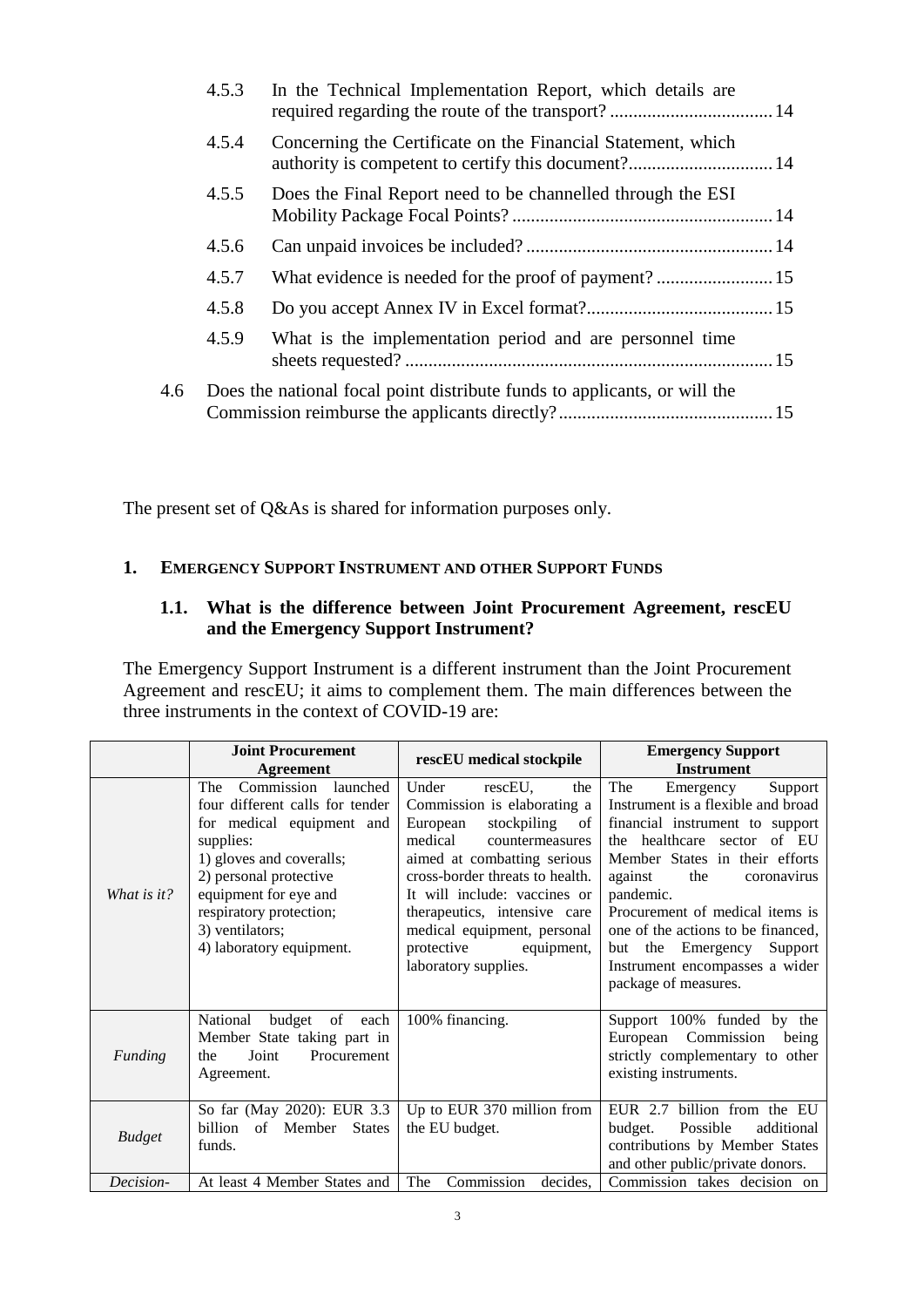| making       | Commission to engage in a<br>specific joint procurement | together with the hosting MS<br>and the affected Member | actions to be deployed and<br>financed and is in charge of |
|--------------|---------------------------------------------------------|---------------------------------------------------------|------------------------------------------------------------|
|              |                                                         |                                                         |                                                            |
|              | procedure. Member<br><b>States</b>                      | State, on the deployment of                             | implementation, in continuous                              |
|              | place individual orders and                             | rescEU capacities in case of a                          | dialogue with Member States and                            |
|              | purchase the needed medical                             | request for assistance via the                          | the European Parliament.                                   |
|              | equipment with their own                                | Civil<br>Union<br>Protection                            |                                                            |
|              | budget.                                                 | Mechanism.                                              |                                                            |
|              |                                                         | At least one Member State                               |                                                            |
|              |                                                         | host<br>the<br>rescEU<br>must                           |                                                            |
|              |                                                         | capacity.                                               |                                                            |
|              | For preparedness and response                           | For immediate response to                               | For<br>immediate<br>response<br>to                         |
|              | to COVID-19, including for                              | COVID-19 and for longer                                 | COVID-19, exit and recovery                                |
| Timescale    | possible next waves.                                    | (future)<br>disease<br>term                             | phases $(1$ February $2020 - 31$                           |
|              |                                                         | outbreaks).                                             | January 2022).                                             |
|              | The 27 EU Member States,                                | The 27 EU Member States,                                | The 27 EU Member States and                                |
|              | Economic<br>Area<br>European                            | the UK under the transition                             | the UK under the transition                                |
|              | countries (Iceland, Norway,                             | period and 6 Union Civil                                | period.                                                    |
| Scope of     | Liechtenstein),<br>UK.<br>the                           | Protection<br>Mechanism                                 |                                                            |
| geographical |                                                         |                                                         |                                                            |
| application  | Albania, Montenegro, North                              | Participating States (Iceland,                          |                                                            |
|              | Macedonia, Serbia, Bosnia                               | Serbia,<br>Norway,<br>North                             |                                                            |
|              | Herzegovina<br>and<br>and                               | Macedonia, Montenegro, and                              |                                                            |
|              | $KosovoT$ .                                             | Turkey).                                                |                                                            |

### <span id="page-3-0"></span>**2. IMPLEMENTATION OF THE "MOBILITY PACKAGE" UNDER THE EMERGENCY SUPPORT INSTRUMENT**

# <span id="page-3-1"></span>**2.1. What is the "Mobility Package"?**

In line with the Financing Decision adopted on 24 April, the Commission will implement the following three actions under the Emergency Support Instrument, which relate primarily to transport, referred to as the "Mobility Package":

- 1) Cargo transport (e.g. assistance and relief items) to the EU from third countries and within the EU (this is not foreseen for sending in-kind assistance from the EU to third countries);
- 2) Facilitation of transfer of patients within the EU and from the EU to third countries (from a Member State to another Member State or to a third country welcoming patients);
- 3) Facilitation of transport within the EU and to the EU from third countries of medical personnel and teams and operating costs (this is not foreseen for sending assistance in terms of personnel from the EU to third countries).

There is no element of priority between the three actions, the Commission will pursue the implementation of all three with the same importance and urgency.

### <span id="page-3-2"></span>**2.2. What is the EU's added-value in the implementation of the Mobility Package?**

Regarding the transport of cargo items to the Union from third countries and within the Union, the Commission adds value by supporting and coordinating urgent transport

 $\overline{a}$ <sup>1</sup> This designation is without prejudice to positions on status, and is in line with UNSCR 1244/1999 and the ICJ Opinion on the Kosovo Declaration of Independence.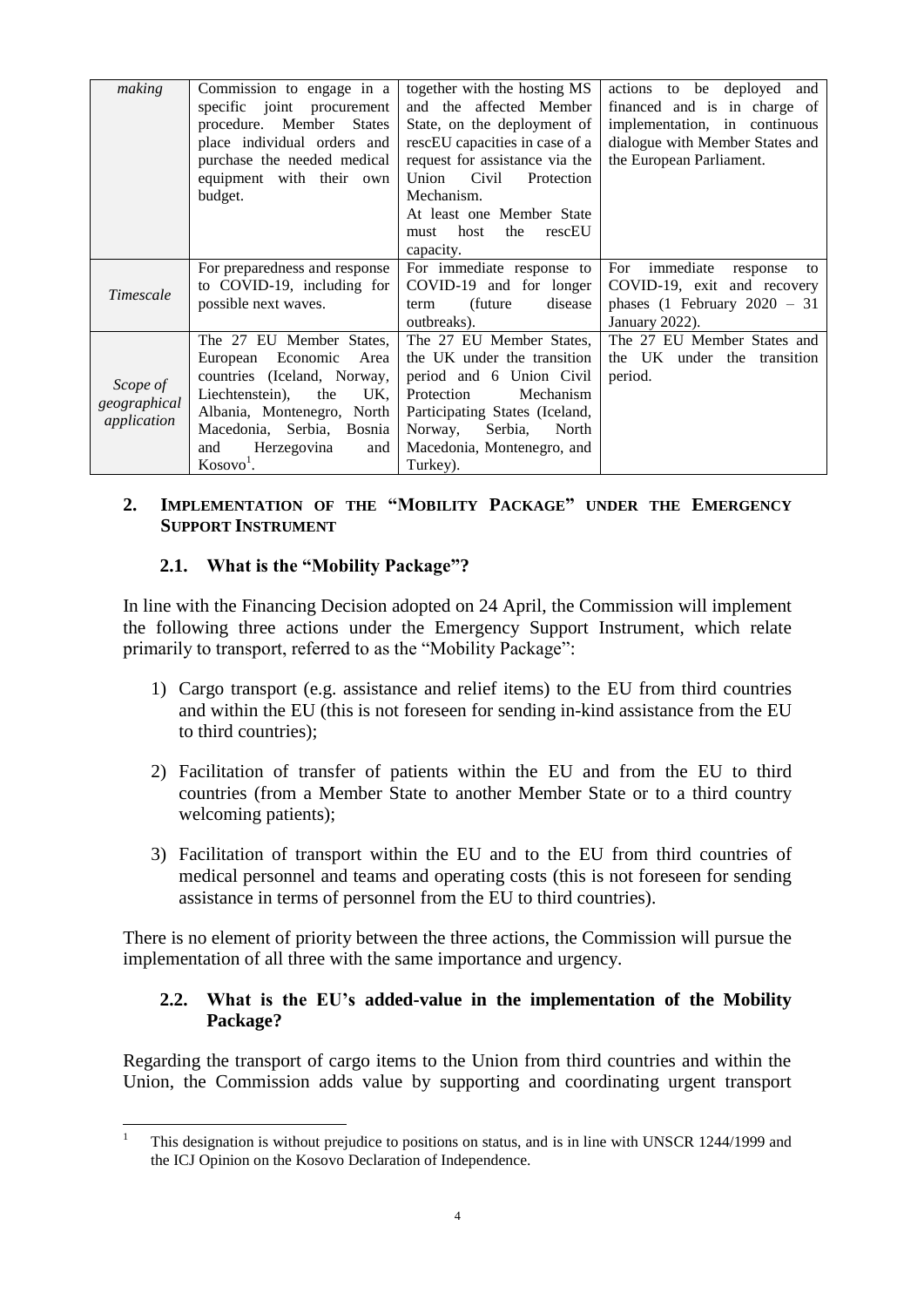needs. Regarding the facilitation of transfer of patients and medical personnel between Member States, the EU's intervention can bring tangible benefits given the cross-border dimension of the actions.

For the implementation of the three actions, the Commission (through DG ECHO) can rely on three essential strengths: 1) An already established protected information system (CECIS) for real-time information exchange of required and available assistance between Member States' authorities; 2) A capacity to organise transport logistics, either with Member States or through the private sector with the help of the Commission's transport broker; 3) A 24/7 operational service that can follow operations in real time, the Emergency Response Crisis Centre (ERCC).

Furthermore, the Emergency Support Instrument fills gaps that cannot be financed by any other EU instrument.

# <span id="page-4-0"></span>**2.3. What are the support modalities?**

The two main support modalities, depending on the Member States' needs, are:

- *Reimbursement of the costs* incurred for transport (and operational support for mobile medical response capacities) organised by Member States (via direct grant agreements);
- *Donation of procured services*: In cases where the direct implementation of a transport operation by a Member State is not possible, the Commission may offer transport options via its broker that would be paid directly by the Commission.

# <span id="page-4-1"></span>**2.4. What is the role of Mobility Package national focal points in the implementation of the Mobility Package?**

The role of national focal points is to channel requests from applicants to the Commission via the Common Emergency Communication and Information System (CECIS). They will be asked to give an opinion confirming whether the proposed action is of public benefit and fits into the national response plan of the Member State; and to confirm the status of a requesting entity as a private law body with a public service mission if the entity has identified itself as such.

National focal points will not be asked:

- to fill the application form: this will be done by the applicant;
- to perform an overall assessment on the eligibility of the request: this will be done by the Commission.

# <span id="page-4-3"></span><span id="page-4-2"></span>**3. THE GRANT APPLICATION PROCESS FOR THE MOBILITY PACKAGE**

# **3.1. Which costs are covered?**

The Commission may finance up to 100% of the eligible costs of the transport operation, depending of funds available.

In the case of transport of medical personnel, as well as transport costs, the Commission may cover operating costs for mobile medical response capacities, defined as any mobile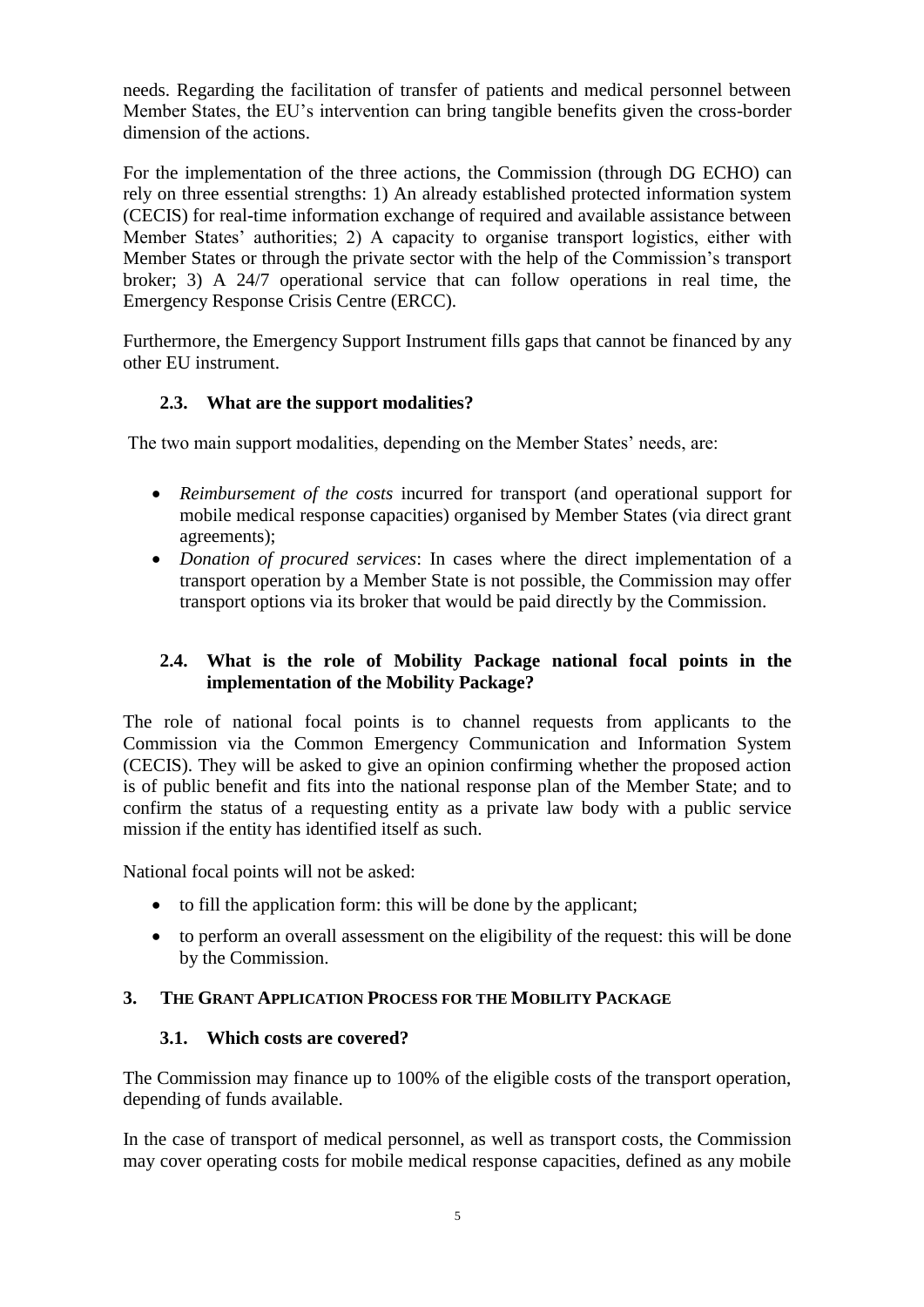unit of medical personnel, as appropriately supported by all required equipment and supplies, capable of delivering the intended medical assistance and relief.

# <span id="page-5-0"></span>**3.2. What are the conditions for eligibility?**

In order to be eligible for support, operations must:

- $\triangleright$  be directly related to the response to the COVID-19 emergency;
- $\triangleright$  be of public benefit and fit into the national response plan;
- $\triangleright$  be cross-border;
- $\triangleright$  be consistent with sound financial management; and
- $\triangleright$  have not received other EU funding related to transport.

Due to the dynamic nature of the situation and therefore the response needs, the Commission reserves the right to update the applicable conditions and procedures. Any such changes will be appropriately communicated to interested parties.

# <span id="page-5-1"></span>**3.3. Can the funding be used to support operations that are already completed?**

For retroactive applications for operations already completed, expenditure will only be eligible for transport that arrived at the country of destination on or after 24 April 2020 (the date of entry into force of the Financing Decision). In addition, for cargo transport, expenditure will only be eligible with respect to items ordered after 1 February 2020 (date from which the Council Regulation activating the ESI allowed retrospective application). The requirement that items are ordered after 1 February 2020 refers in particular to when the items themselves were ordered (the assumption being that transportation of the items has either been ordered on the same date or at a later date should this not be the case, the attention of the Commission should be specifically drawn to it, as transportation costs incurred before 1 February 2020 are ineligible).

Furthermore, for all cargo operations, expenditure will only be eligible for transport that will arrive at its final destination within two months (10/09/2020 17:00 CET) of the deadline given to Member States for submission of applications (10/07/2020 17:00 CET).

In the case of the mobile medical response capacities of the transport of medical personnel, operational support (in the form of operating costs) will only be eligible for operations starting on or after 24 April 2020.

# <span id="page-5-2"></span>**3.4. Who can apply for support?**

# *3.4.1. Which Member State authorities are eligible for support?*

<span id="page-5-3"></span>Funding will only be available to the 27 EU Member States. This is any Member State authority (national, regional and local authorities and other public bodies or private law bodies with a public service mission<sup>2</sup>). The United Kingdom is also eligible during the transition period under the Withdrawal Agreement (until 31 December 2020).

 $\frac{1}{2}$ Private law bodies with a public service mission as defined in footnote 5 of the document *Conditions for Awarding Grants Without a Call for Proposal – Activation of Emergency Support Instrument in Response to the COVID-19 pandemic*)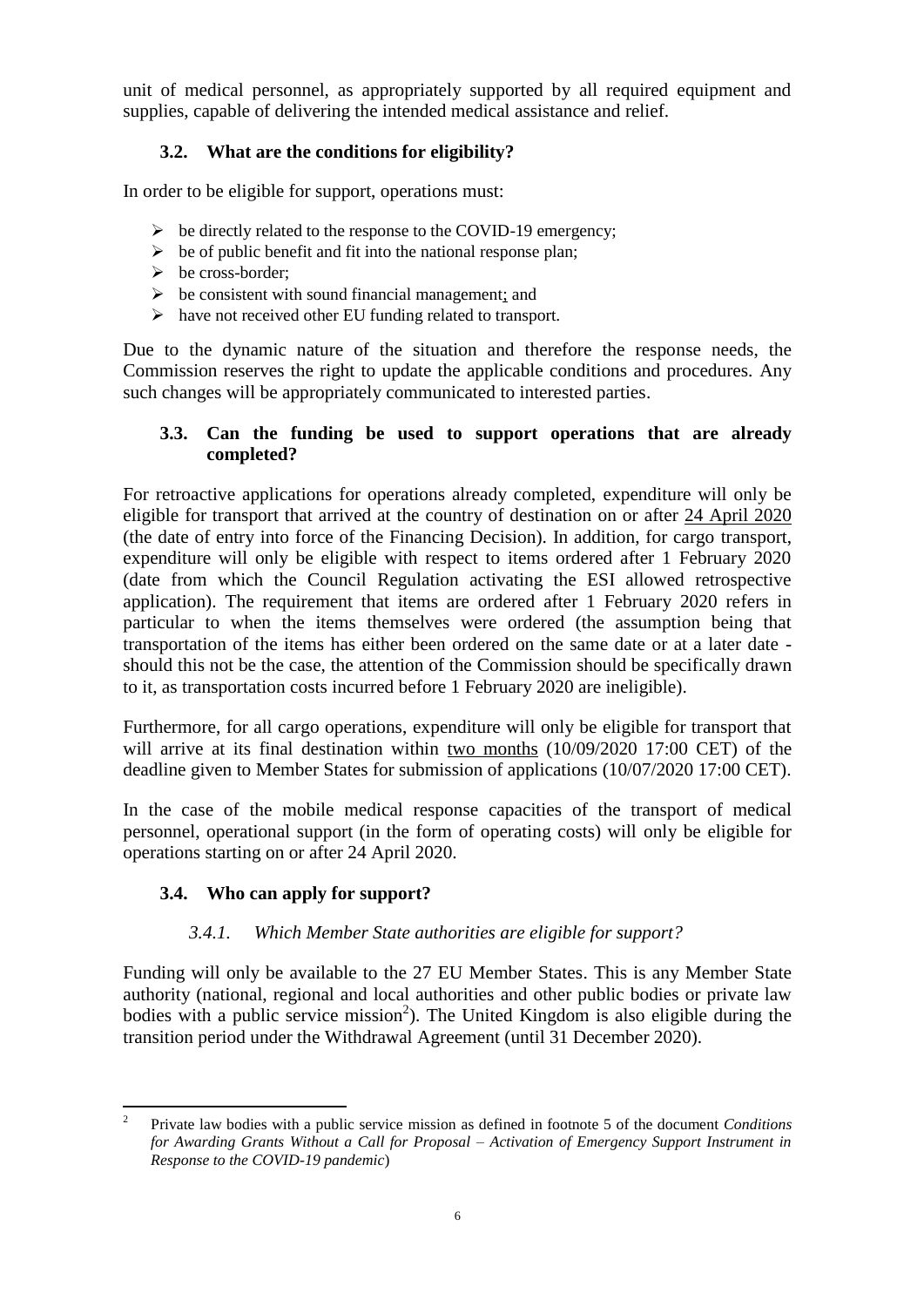### *3.4.2. Can private entities (NGOs, private for-profit companies) or international organisations apply for support?*

<span id="page-6-0"></span>The Commission will provide funding and support only to Member States, given the important needs expressed by Member States. This is any Member State authority (national, regional and local authorities and other public bodies or private law bodies with a public service mission<sup>3</sup>). The United Kingdom will be eligible during the transition period under the Withdrawal Agreement (until 31 December 2020).

# *3.4.3. What is a private law body with a public service mission?*

<span id="page-6-1"></span>Private law bodies with a public service mission are considered as such provided they satisfy the following criteria:

a) they have legal personality under the private law of a Member State (including Member State Organisations); and

b) they have been entrusted with a public service mission:

(i) which must be acknowledged through a dedicated legislative or administrative/executive legal act of a public authority; or, in case of doubt

(ii) which can be established if they fulfil the following cumulative substantial requirements:

i). they are established for the specific purpose of meeting needs in the general interest, not having an industrial or commercial character,

ii). they are (1) financed, for the most part, by the State, regional or local authorities, or by other public law bodies; or (2) are subject to management supervision by those authorities or bodies; or (3) have an administrative, managerial or supervisory board, more than half of whose members are appointed by the State, regional or local authorities, or by other public law bodies.

# **3.5. How can Member States apply for support?**

<span id="page-6-2"></span>All templates and technical documents for application have been sent to the national focal points. Member State authorities can contact [ECHO-ESI@ec.europa.eu](mailto:ECHO-ESI@ec.europa.eu) for further details.

# *3.5.1. How can Member States apply for support for cargo transport?*

<span id="page-6-3"></span>When applying for support for actions related to cargo transport, the requests for funding will be submitted by the national focal point via the Common Emergency Communication and Information System (CECIS). CECIS is a platform provided by the Commission for national civil protection authorities to communicate, supported by the 24/7 Emergency Response Coordination Centre (ERCC).

 3 Private law bodies with a public service mission as defined in footnote 5 of the document *Conditions for Awarding Grants Without a Call for Proposal – Activation of Emergency Support Instrument in Response to the COVID-19 pandemic*)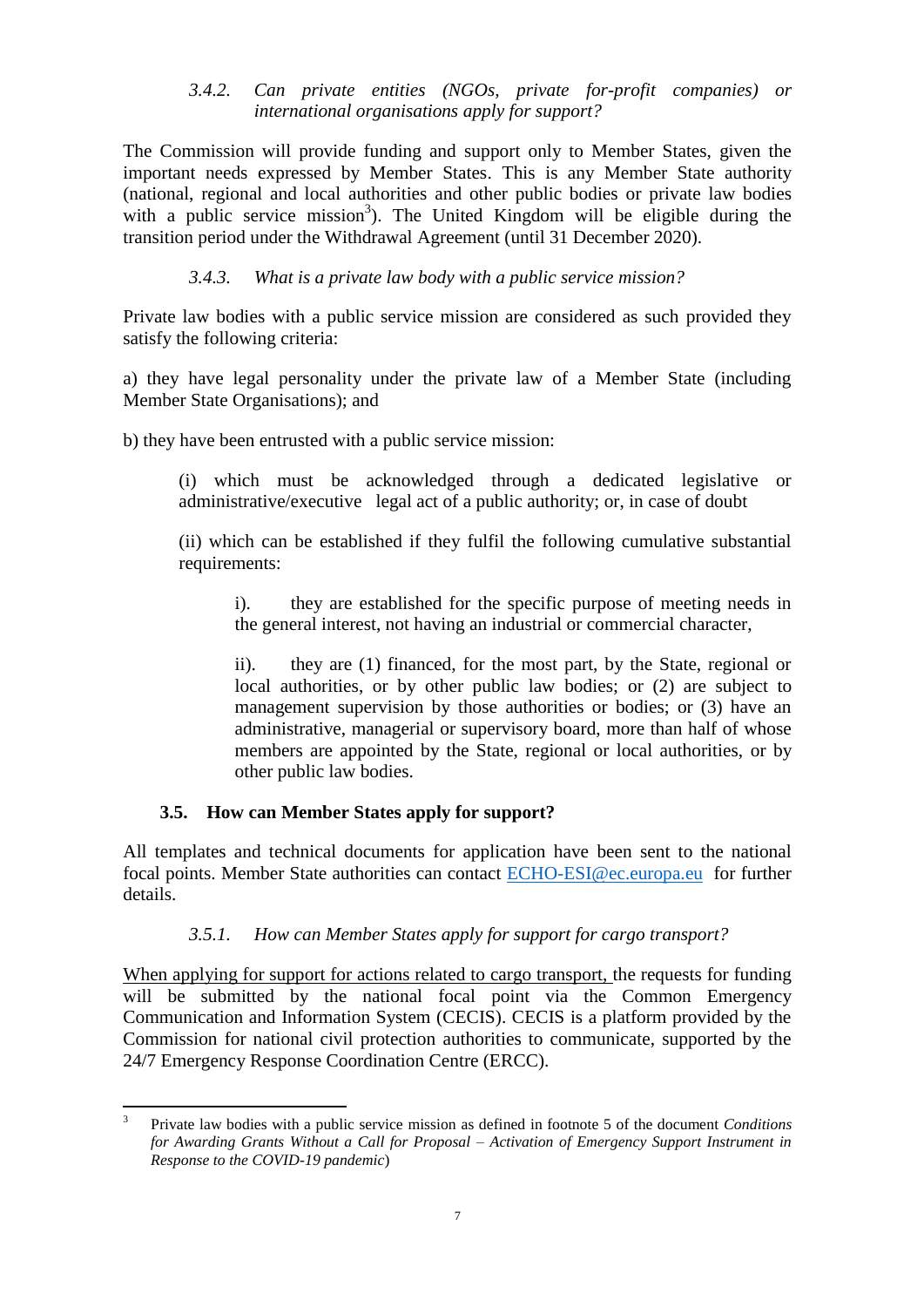Applications must be submitted via CECIS from 19/06/2020 09:00 CET until 10/07/2020 17:00 CET. The time the request is sent in CECIS will be considered the official submission time.

<span id="page-7-0"></span>One application can be submitted for multiple cargo operations, however the details of each operation must be clear (for complementary information see 2.14).

#### *3.5.2. How can Member States apply for support for transfer of patients or transport of medical personnel and teams?*

When applying for support for actions related to transfer of patients and transport of medical personnel and teams, the Commission's *[Guidelines](https://ec.europa.eu/info/sites/info/files/guidelines_on_eu_emergency_assistance_in_cross-bordercooperationin_heathcare_related_to_the_covid-19_crisis.pdf) on EU Emergency Assistance in Cross-Border Cooperation in Healthcare related to the COVID-19 crisis* apply. Taking this into consideration, prior to the encoding of the request for transport support in CECIS, the competent authority of the Member State in need of assistance notifies the Member States and the European Commission through the Early Warning and Response System (EWRS), which national health authorities have access to. Please note that in cases where Member States have already arranged a transfer/transport bilaterally, they will still be required to enter this into EWRS to be eligible for transport support.

Member States will then need to submit the application for ESI transport funding through CECIS.

# **3.6. How should Member States submit applications?**

<span id="page-7-1"></span>DG ECHO interlocutors in terms of the ESI Mobility Package are the national Mobility Package focal points appointed by the Member States. Their role is to confirm whether the actions for which funding is requested are directly related to the COVID-19 emergency, of public benefit and in line with the national response plan as well as potentially confirm that requesting private law bodies have a public service mission in their Member State.

The role of the Civil Protection authorities (which in most cases also act as Mobility Package focal points) is to channel applications from eligible Member State authorities to the Commission. This must be done via CECIS.

Member States should enter the information transmission case in CECIS titled "Emergency Support Instrument (ESI) Mobility Package" and create a new request for their country (technical instructions on exactly how to do this are available on the emergency synopsis page in CECIS).

If you have several actions that you will be requesting support for at the same time (including if these actions are in separate application forms), please only make one "new request" in CECIS.

This request should only include, in one attachment, a brief summary of all the actions support is being requested for. This brief summary shall include a list of all transport operations envisaged with key details e.g. place of departure and arrival, what is being transported, number of rotations / segments (by plane, train, road or boat), amount requested for operations, and requesting entity, as well as the grand total requested for all operations.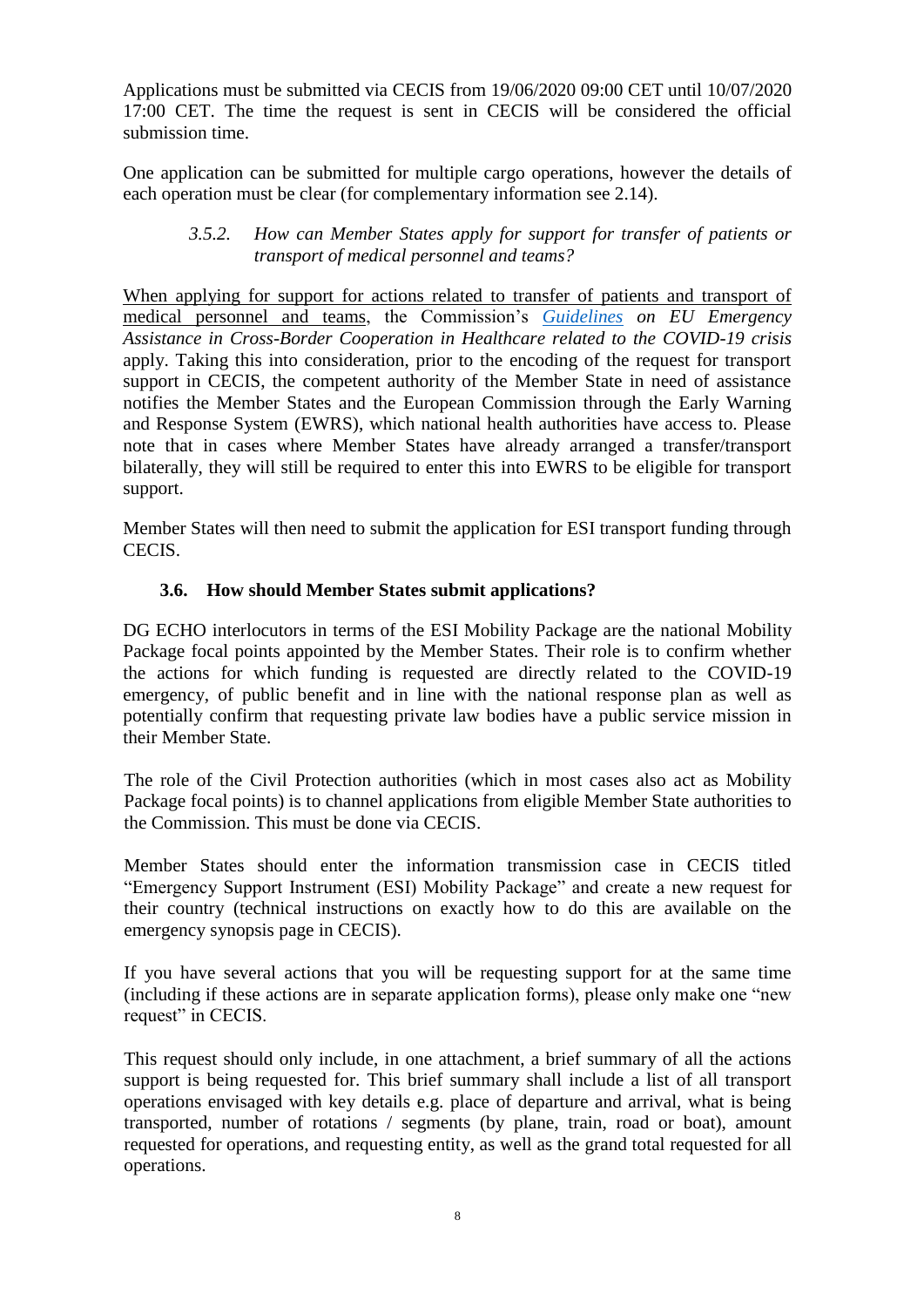Please note that:

- It is not necessary to upload the application forms and supporting documents in CECIS. These documents should be sent at the same time as the request is entered in CECIS to the functional mailbox [ECHO-ESI@ec.europa.eu.](mailto:ECHO-ESI@ec.europa.eu) One email should be sent per application form, attaching all documents related to that application form.
- One grant application form may include several transport operations, including those being implemented by different modes of transport (air, land, sea). In order to expedite the application and evaluation process, we encourage Member States to include several actions in one application form where possible, to reduce the number of application forms submitted, the more so when these actions have been implemented by the same Member State entity.

# **3.7. What are the eligible operating costs?**

<span id="page-8-0"></span>In the case of transport of medical personnel, operating costs can be funded for any mobile medical response capacities, defined as any mobile unit of medical personnel, as appropriately supported by all required equipment and supplies, capable of delivering the intended medical assistance and relief. This funding can be for an initial maximum duration of 3 months (renewable under express approval from the Commission).

Operating costs may include all the costs of running a capacity during an operation that are necessary to make it operationally effective. Such costs may encompass, as appropriate, costs related to personnel, transport, logistics, consumables and supplies, maintenance, as well as other costs necessary to ensure the effective use of such capacities.

# <span id="page-8-1"></span>**3.8. How is funding distributed among Member States?**

There may be two modalities:

- a) Transfer of patients and transport of medical personnel: Applications for funding for transport of medical personnel and patients will be evaluated on a first come, first served basis, given the emergency and potential lifesaving nature of these requests.
- b) For applications for funding for transport of cargo, Member States can submit proposals within the deadline set out above. The Commission will then apply criteria, using Member State population and epidemiological data, to ensure an equitable distribution of funds between those Member States that have applied.

# <span id="page-8-2"></span>**3.9. Are there visibility obligations linked to ESI funding?**

Yes, there is an obligation to ensure appropriate public awareness of interventions funded by the EU. Member States receiving funding under the Mobility Package of the Emergency Support Instrument should:

- Publicise in national media and on social media channels the funding received from the Emergency Support Instrument;
- When possible, display the EU Emblem on means of transport and/or medical personnel transported.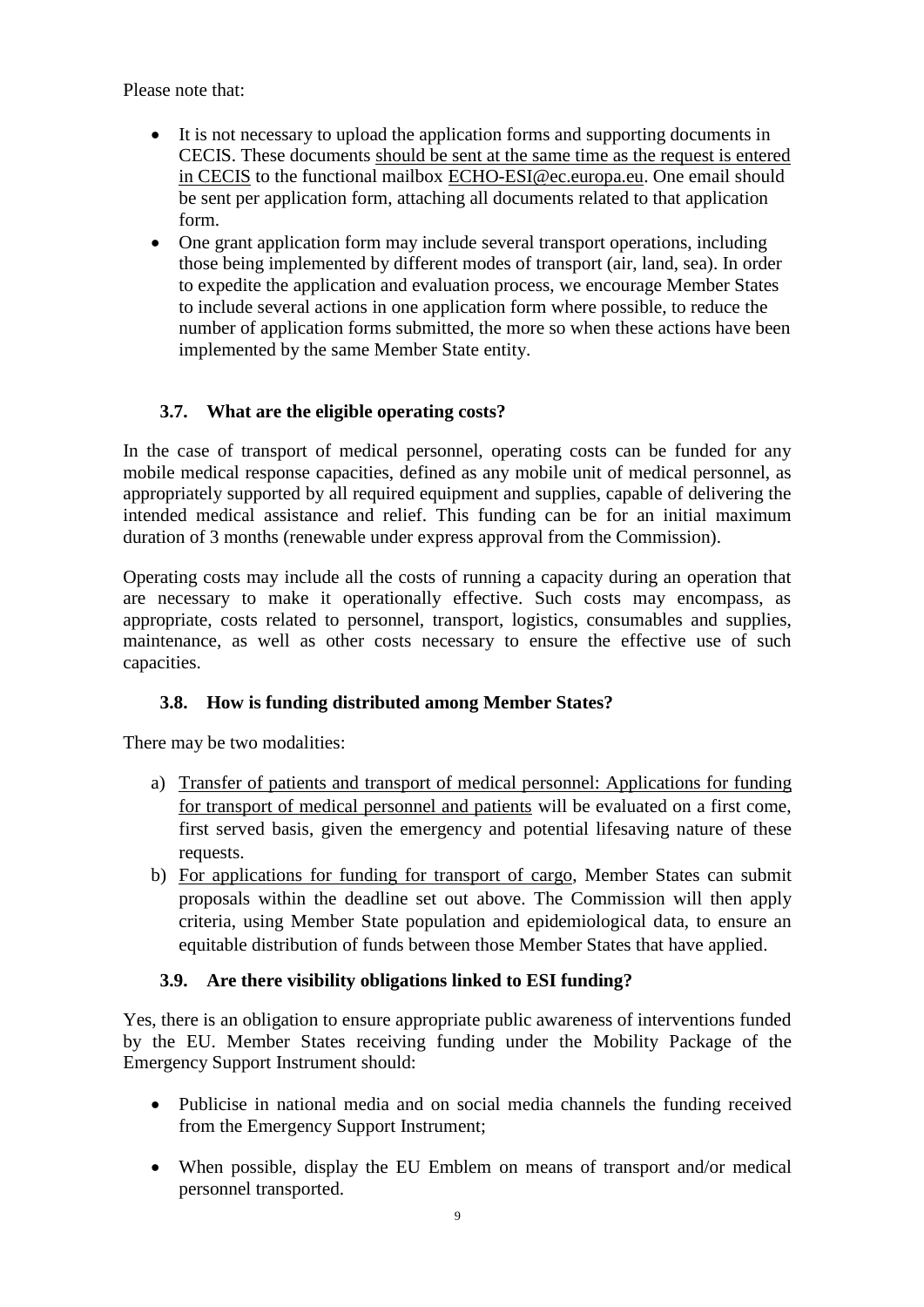#### <span id="page-9-0"></span>**3.10. Do applicants need to register for ABAC?**

Applicants need to have their details registered in ABAC. This is usually a relatively simple process. If an applicant is not already registered, they should fill out the legal entity form and the bank account identification form by following the links provided in the Grant Application request form and sending these to the Commission with the Grant Application. By filling out these documents, the relevant details will be registered in the ABAC system.

### <span id="page-9-1"></span>**3.11. If an applicant is submitting multiple applications, do they only need to submit the financial identification, legal entity form and declaration on honour once, or for every single application?**

As there is only one applicant for the financial identification, the legal entity form only needs to be sent once, if the applicant is not already registered with the Commission.

Regarding the Declaration on Honour, the applicant is only required to submit the declaration once. The applicant is not required to submit this if the same declaration has already been submitted for the purposes of a Civil Protection award procedure, provided the situation has not changed, and that the time that has elapsed since the issuing date of the declaration does not exceed one year.

### <span id="page-9-2"></span>**3.12. If a project has received funding from another EU instrument, can the Mobility Package cover the remaining costs?**

In order to be eligible for ESI support under the three actions, operations cannot have received other EU funding. Therefore, if a Member State's operation receives funding from another EU instrument, it will not be eligible for ESI funding.

# **3.13. Does the applicant need to sign the application form?**

<span id="page-9-3"></span>The applicant does not sign the grant application form or the request for use of the transport broker.

If a grant application is successful, the applicant will sign a formal grant agreement, to which the original grant application form will be annexed.

# <span id="page-9-4"></span>**3.14. What is the implementation period under the three strands?**

For retroactive applications for operations already completed, expenditure will only be eligible for transport that arrived in the country of destination on or after 24 April 2020 (the date of entry into force of the Financing Decision).

In addition, for cargo transport:

a. expenditure will only be eligible with respect to items ordered after 1 February 2020 (date from which the Council Regulation activating the ESI allowed retrospective application).

b. expenditure will only be eligible for transport that will arrive at its final destination within two months (10/09/2020 17:00 CET) of the deadline given to Member States for submission of applications (10/07/2020 17:00 CET).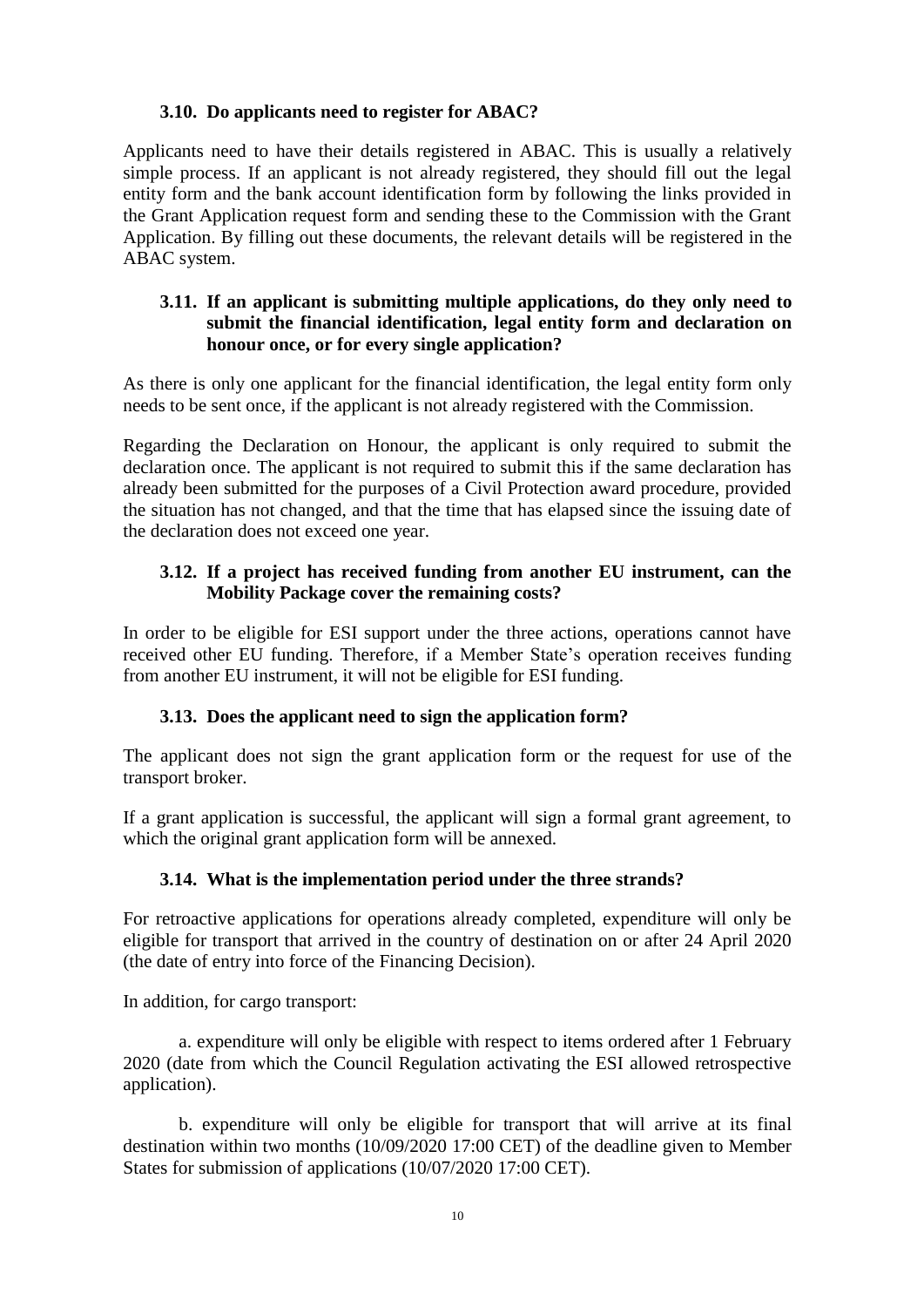In the case of transport of medical teams including their mobile medical response capacities and transfer of patients, only operations that arrive at the country of destination on or after 24 April 2020 are eligible for funding. Due to the emergency nature of this type of operation, there is no deadline for applications, meaning Member States may apply for funding relating to the transfer of patients and transport of medical personnel when the need arises. For operating costs, only operations that started on or after 24 April 2020 will be eligible, and in this case, actions may not last more than three months (renewable under express approval from the Commission). The three-month rule relates only to the operational costs of medical personnel. Should the Member State wish to continue using operational support for the medical teams transported, before the third month of the operation has passed, the Member State needs to request the Commission for a renewal of funding for their operation.

#### <span id="page-10-0"></span>**3.15. Is there a template to explain whether the action relates to the public benefit and fits within the national response plan?**

Section 2.3 of the Grant Application form asks the national focal point *"Is the action directly related to the response to the Covid-19 emergency and does it have a public benefit? (please include details of how this will assist the response and what the public benefit will be)."*

This requires the national focal point to confirm that the action part of the national response to the COVID-19 emergency, and how the action has a public benefit. The Member State focal point decides how it determines if the action meets these points, and the level of detail they feel is necessary to provide in the application form to support this. No further documentation is required, however the Member State may provide complementary information if it wishes. There is no separate form or template for this.

### <span id="page-10-1"></span>**3.16. Can I apply for ESI Mobility Package support to transport items purchased under the Joint Procurement Agreement?**

Member State authorities can apply under the ESI Mobility Package for the refund of the transport costs of goods purchased as part of the effort to combat COVID-19, including items purchased under the Joint Procurement Agreement.

If items are being transported under the Commission's Joint Procurement initiative, it is recommended to add this information in headings 2.4 and 2.5 of the Grant application form.

### <span id="page-10-2"></span>**3.17. What if agreements signed with subcontractors do not distinguish between the costs of transportation and the costs of purchase of the items?**

The claim for the reimbursement of the transport costs must indicate the specific amount dedicated to each transport operation. If the transport costs are not presented in a separate invoice, the breakdown of transport costs must be identifiable. If there is no separate invoice for transport, the Member State will be asked to provide an explanatory note provided by the service provider clearly specifying the transport costs.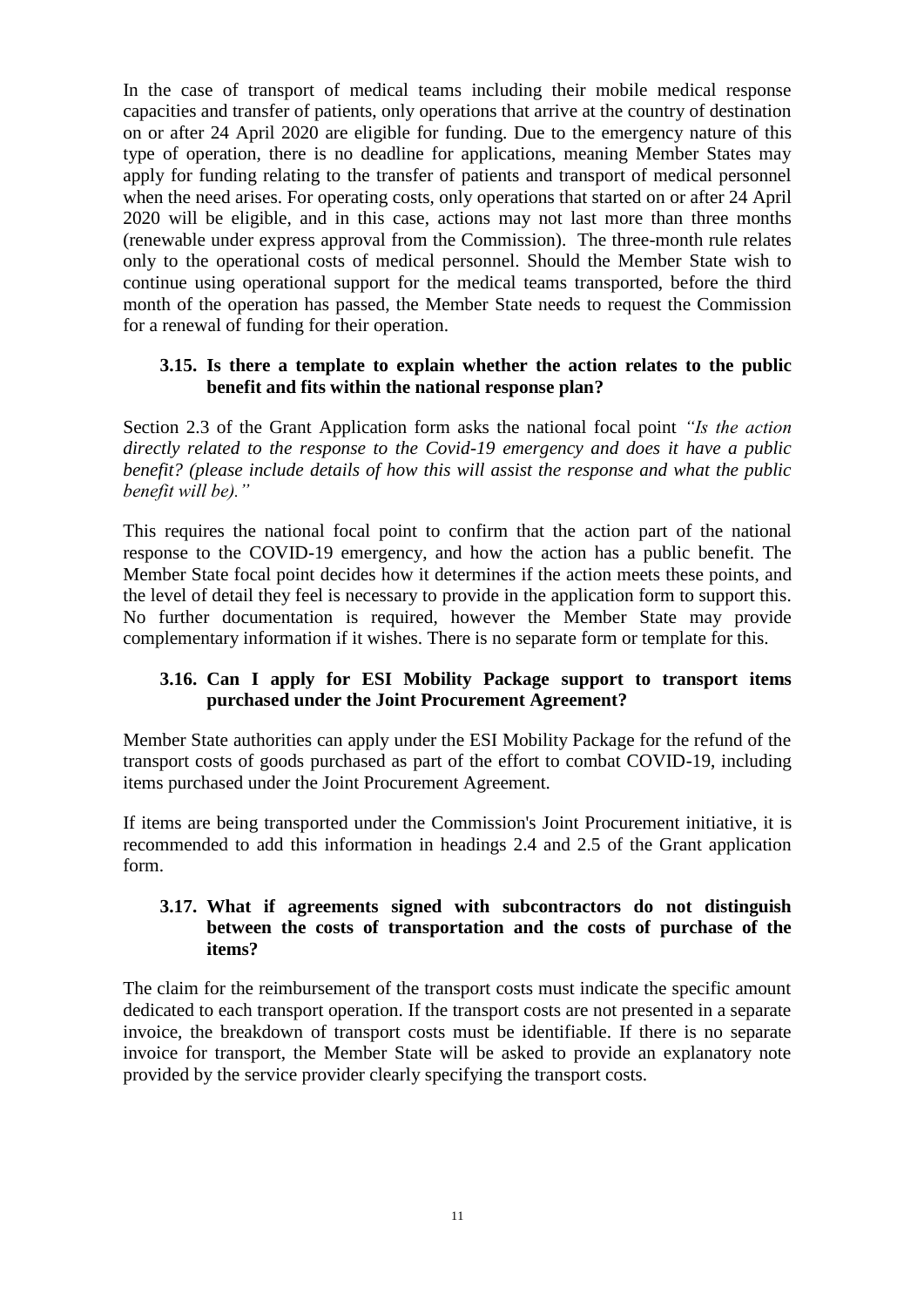### <span id="page-11-0"></span>**3.18. What are the visibility obligations for operations that are already completed?**

For operations where funding is provided retroactively, the following communication actions still apply, to be taken retroactively:

- An announcement of the operation under the ESI to the national and regional media in the Member State. The press text must clearly state that the action is funded by the European Union, and can include, where relevant, a quote from a Commission representative. This national press communication, as well as examples of subsequent media coverage, should be sent to [echo-comm-cp@ec.europa.eu.](mailto:echo-comm-cp@ec.europa.eu)
- When promoting the operations on the authority's social media channels, the relevant Commission's social media accounts should be tagged (@eu echo for Twitter and Instagram; @ec.humanitarian.aid for Facebook). However, in any social media communication, the Commission should always be referred to as the EU or the European Union.

Given the requirement to include a reference to European Union support, the communication action has indeed to take place retroactively after the positive funding decision was given by the EU. This communication action shall take place in a timely manner to ensure a clear link for the public, between the operation carried out to respond to a crisis and the communication action via media / social media channels.

# **3.19. What is the timetable regarding the applications for cargo transport?**

<span id="page-11-1"></span>The indicative timetable regarding the applications for cargo transport is the following:

- Deadline for submitting applications: 10 July 17:00 CET
- Commission informs applicants of outcome: Before 11 September 2020.
- Commission sends Grant Agreement to successful applicants: Before 2 October 2020.
- Beneficiaries to return signed Grant Agreement to the Commission, ideally accompanied by the Final Report (see 2.26 below): During the week of  $12 - 16$ October 2020.

# <span id="page-11-2"></span>**3.20. Which documents are required to be sent by private law bodies with a public service mission to demonstrate sufficient financial capacity?**

As set out in section 8.1 of the document *Conditions for Awarding Grants Without a Call for Proposal – Activation of Emergency Support Instrument in Response to the COVID-19 pandemic*, for private law bodies with a public service mission, a declaration on honour is required for grants totalling less than EUR 60 000.

For grants totalling more than EUR 60 000, in addition to a declaration on honour the following is required:

- 1) EITHER
	- the profit and loss account as well as the balance sheet for the last financial year for which the accounts were closed;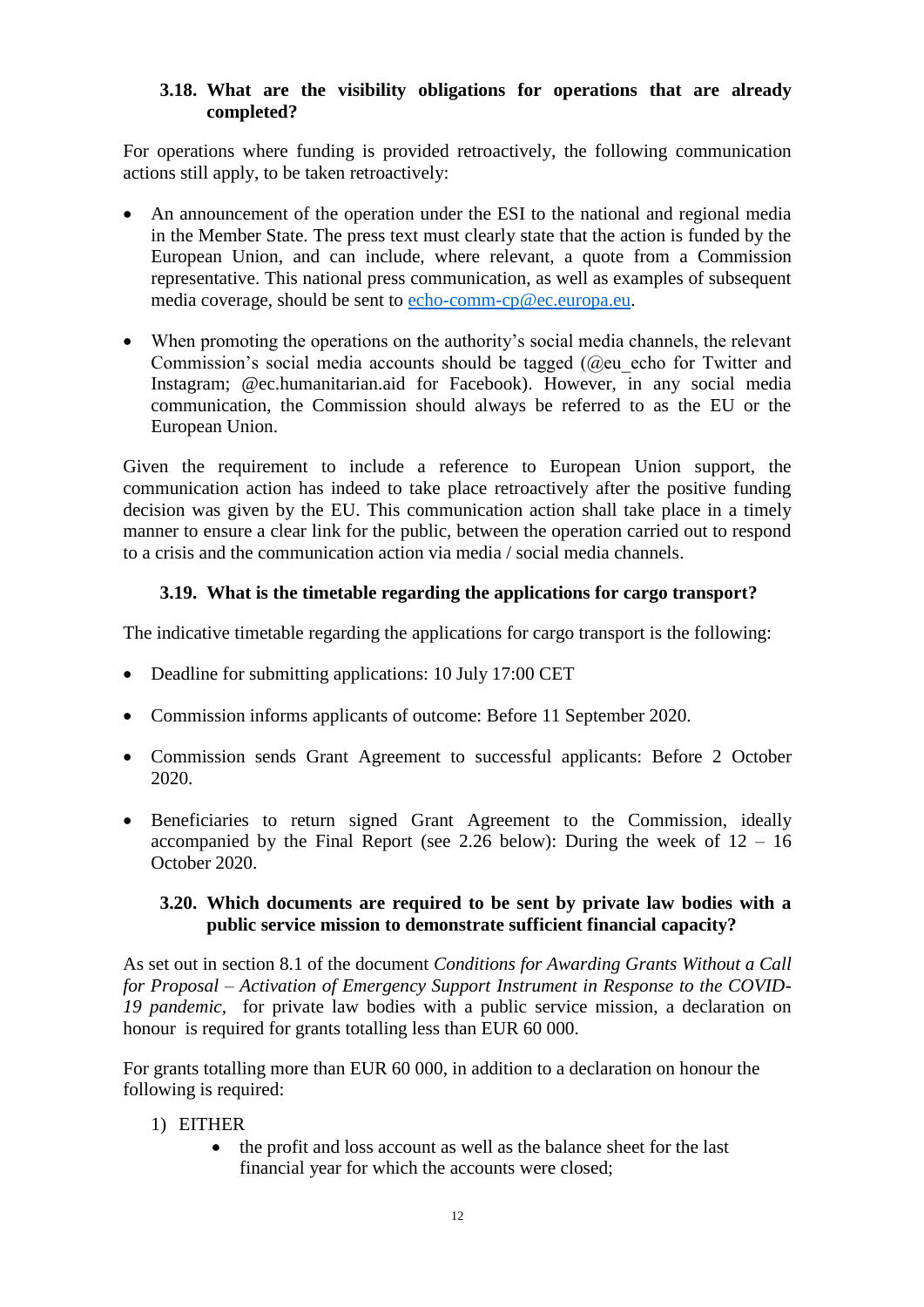- for newly created entities: the business plan might replace the above documents;
- 2) OR
	- a table which can be provided on request, filled in with the relevant statutory accounting figures, in order to calculate the ratios as detailed in the form.

However, for grants totalling over EUR 60 000, if the action has been completed, requirements under 1) and 2) are not necessary if it can be verified by the Commission that the action has been completed and the costs actually incurred.

# <span id="page-12-1"></span><span id="page-12-0"></span>**4. THE PROCESS FOR THE GRANT AGREEMENT AND FINAL REPORT**

#### **4.1. What information is required by the Commission for projects that are awarded grants under the ESI Mobility Package?**

Following the award of a grant and completion of the action, beneficiaries should send the Commission the Final Report. The Final Report consists of:

- $\triangleright$  payment request:
- $\triangleright$  invoices and proof of payment;
- $\triangleright$  Annex IV: the technical implementation report;
- $\triangleright$  and Annex V: the financial statement.
- $\triangleright$  For projects receiving grants of more than EUR 750 000, Annex VI: the certificate on the financial statement should also be sent to the Commission.

#### <span id="page-12-2"></span>**4.2. What is the deadline for the signature of the Grant Agreement?**

Applicants are requested to return one copy of the Grant Agreement, dated and signed (and initialled on the right bottom corner of each page) by your authorised representative within 15 calendar days of receipt of the Cover Letter.

*4.2.1. Should the grant agreement be received in hard copy or could it be sent via e-mail?* 

<span id="page-12-4"></span><span id="page-12-3"></span>The Grant Agreement must be received in hard copy by courier.

*4.2.2 Should the Grant Agreement and its associated documents be filled out by hand?*

The Grant Agreement and its associated documents can be filled in by hand or electronically.

#### <span id="page-12-5"></span>**4.3. What is the deadline for receiving the Final Report including the request for payment?**

Ideally, the Final Report will accompany the Grant Agreement. However, the Final Report can follow after the Grant Agreement. It must arrive within 60 calendar days of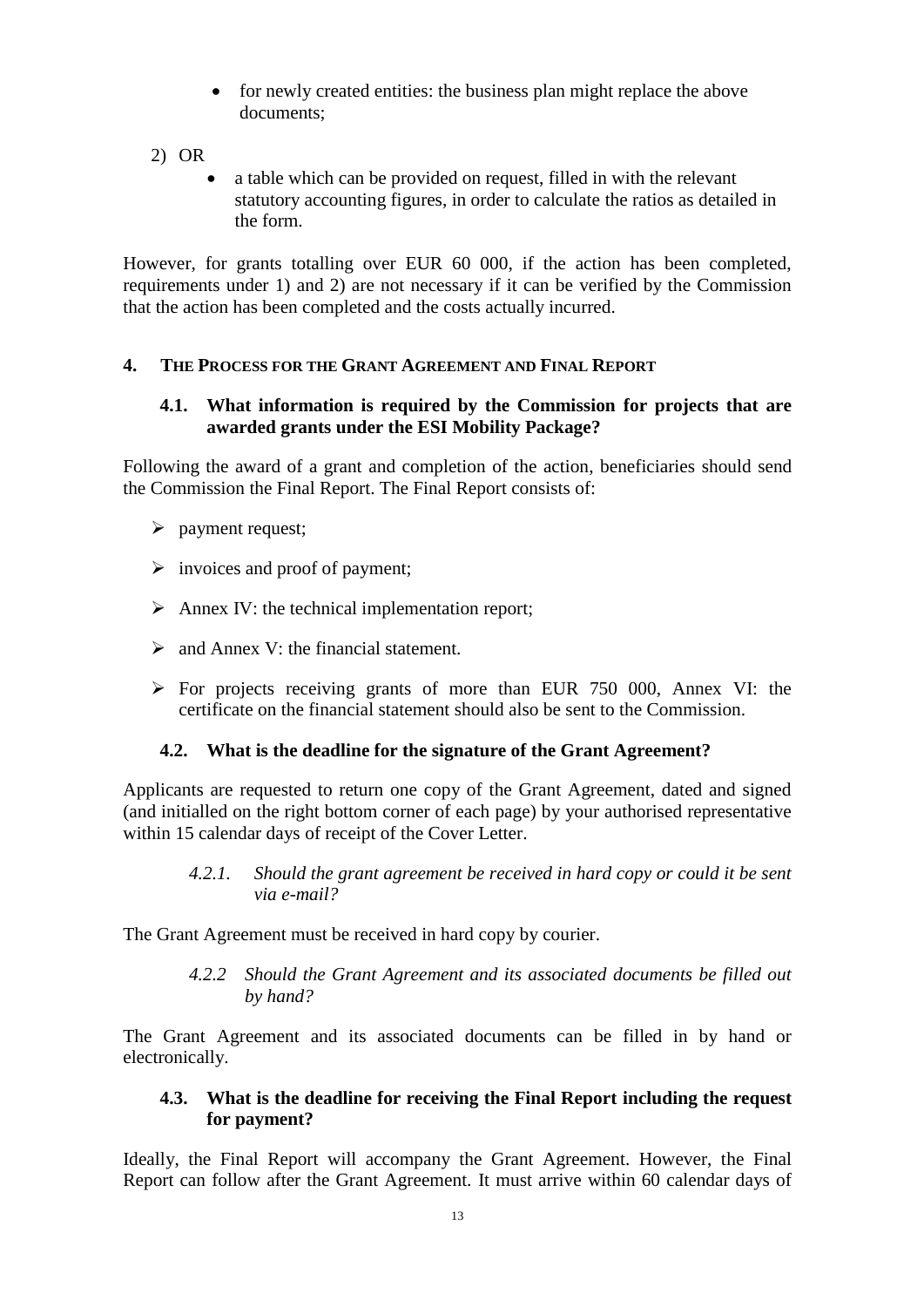the end of the action. The payment can be processed more quickly the sooner the Final Report is received.

# **4.4. Should the Final Report be submitted via courier or via email?**

<span id="page-13-0"></span>Beneficiaries are required to submit the Final Report either in hard copy via courier or electronically. If sending the Final Report electronically, the Commission can read .pdf and .jpeg files. Applicants may send these documents in a zip file, with a table of contents, to help the Commission understand which invoice correlates to which operation. Applicants are requested to keep the original versions of the documents in case of future auditing.

# <span id="page-13-2"></span><span id="page-13-1"></span>**4.5. What information should be provided in the Final Report?**

### *4.5.1. Should the final report consist of information regarding the eligible amount or the full amount requested?*

Beneficiaries are requested to provide information on the total eligible costs in the Final Report. This is the eligible amount stated in the Grant Agreement in Section I.2.2. The eligibility period is defined in point I.2.3 of the Grant Agreement.

#### <span id="page-13-3"></span>*4.5.2 If Applicants have already submitted the Certificate on the Financial Statement prior to completing the project, are they required to resubmit this document?*

The certificate on the financial statement must be produced after the period that generated the eligible final costs. Therefore, beneficiaries that have sent a Certificate on the Financial Statement at the application stage will need to make a new certificate and send it to the Commission.

### *4.5.3 In the Technical Implementation Report, which details are required regarding the route of the transport?*

<span id="page-13-5"></span><span id="page-13-4"></span>The route description only needs to specify the details of departure and arrival of the transport.

# *4.5.4 Concerning the Certificate on the Financial Statement, which authority is competent to certify this document?*

Article I.4.4.d of the Grant Agreement states that the "certificate must be produced by an approved auditor or, in case of public bodies, by a competent and independent public officer and drawn up in accordance with Annex VI".

# *4.5.5 Does the Final Report need to be channelled through the ESI Mobility Package Focal Points?*

<span id="page-13-6"></span>Beneficiaries must channel their paperwork directly to the Commission, without first channelling the paperwork through the Mobility Package Focal point. They may put the focal point in copy for information.

# *4.5.6 Can unpaid invoices be included?*

<span id="page-13-7"></span>Only costs incurred during the duration of the action or work programme are eligible, thus the cost must be generated during the lifetime of the action. However, this does not